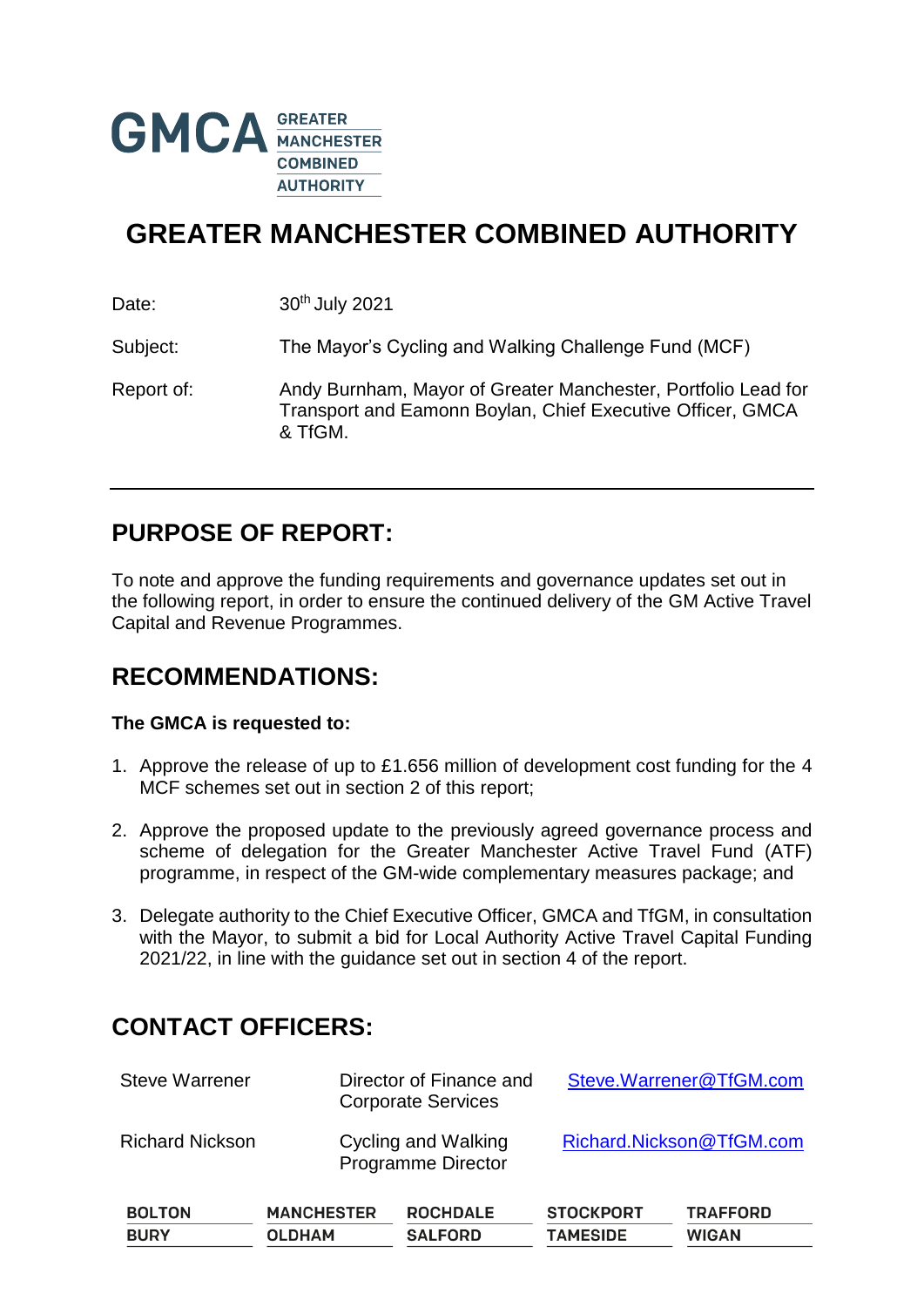| <b>Impacts Questionnaire</b>                                   |        |                                                                                                                                                                                                                                                                                                                                                                                                                                                                                                                                                                                                                                                                                                                                                                                      |                                                                                   |                                  |  |  |  |
|----------------------------------------------------------------|--------|--------------------------------------------------------------------------------------------------------------------------------------------------------------------------------------------------------------------------------------------------------------------------------------------------------------------------------------------------------------------------------------------------------------------------------------------------------------------------------------------------------------------------------------------------------------------------------------------------------------------------------------------------------------------------------------------------------------------------------------------------------------------------------------|-----------------------------------------------------------------------------------|----------------------------------|--|--|--|
| <b>Impact Indicator</b>                                        | Result | Justification/Mitigation                                                                                                                                                                                                                                                                                                                                                                                                                                                                                                                                                                                                                                                                                                                                                             |                                                                                   |                                  |  |  |  |
| Equality and Inclusion                                         | G      | The MCF programme will deliver the Active Travel Bee Network, enhancing access by foot and<br>cycle to services, local centres and opportunities.                                                                                                                                                                                                                                                                                                                                                                                                                                                                                                                                                                                                                                    |                                                                                   |                                  |  |  |  |
| Health                                                         | G      | The schemes being developed will provide the infrastructure required to support and enable<br>Active, heathy travel - supporting both both physcial and mental health improvements.<br>The schemes being developed will provide the infrastructure required to support and enable<br>Active, heathy travel - supporting both both physcial and mental health improvements.<br>The schemes being developed will provide the infrastructure required to support and enable<br>Active, heathy travel - supporting both both physcial and mental health improvements.<br>The approval of development costs will enable the progression of schemes which when appoved<br>and delivered will provide high quality infrastructure in support of access to services, incuding<br>healthcare. |                                                                                   |                                  |  |  |  |
| Resilience and<br>Adaptation                                   |        |                                                                                                                                                                                                                                                                                                                                                                                                                                                                                                                                                                                                                                                                                                                                                                                      |                                                                                   |                                  |  |  |  |
| Housing                                                        |        |                                                                                                                                                                                                                                                                                                                                                                                                                                                                                                                                                                                                                                                                                                                                                                                      |                                                                                   |                                  |  |  |  |
| Economy                                                        |        |                                                                                                                                                                                                                                                                                                                                                                                                                                                                                                                                                                                                                                                                                                                                                                                      |                                                                                   |                                  |  |  |  |
| Mobility and<br>Connectivity                                   | G      | The MCF programme will deliver the Active Travel Bee Network, enhancing access and<br>connectivity by foot and cycle to services, local centres and opportunities.<br>The MCF programme will deliver the Active Travel Bee Network, enhancing access and<br>connectivity by foot and cycle to services, local centres and opportunities.                                                                                                                                                                                                                                                                                                                                                                                                                                             |                                                                                   |                                  |  |  |  |
| Carbon, Nature and<br>Environment                              | G      |                                                                                                                                                                                                                                                                                                                                                                                                                                                                                                                                                                                                                                                                                                                                                                                      |                                                                                   |                                  |  |  |  |
| Consumption and<br>Production                                  |        |                                                                                                                                                                                                                                                                                                                                                                                                                                                                                                                                                                                                                                                                                                                                                                                      |                                                                                   |                                  |  |  |  |
| Contribution to achieving the<br>GM Carbon Neutral 2038 target |        |                                                                                                                                                                                                                                                                                                                                                                                                                                                                                                                                                                                                                                                                                                                                                                                      |                                                                                   |                                  |  |  |  |
| <b>Further Assessment(s):</b>                                  |        | <b>Carbon Assessment</b>                                                                                                                                                                                                                                                                                                                                                                                                                                                                                                                                                                                                                                                                                                                                                             |                                                                                   |                                  |  |  |  |
| Positive impacts overall,<br>whether long or short<br>term.    |        | Mix of positive and<br>negative impacts. Trade-<br>offs to consider.                                                                                                                                                                                                                                                                                                                                                                                                                                                                                                                                                                                                                                                                                                                 | Mostly negative, with at<br>least one positive aspect.<br>Trade-offs to consider. | <b>Negative impacts overall.</b> |  |  |  |

#### **Equalities Implications:**

The City Centre Transport strategy is a sub-strategy to the Greater Manchester Transport Strategy 2040 documents which aim to contribute to delivering sustainable economic growth, improve quality of life and protect the environment. The original GM Transport Strategy 2040 was the subject of an Integrated Assessment which includes an Equalities Assessment. In addition, an EQIA is being undertaken on the CCTS.

#### **Climate Change Impact Assessment and Mitigation Measures –**

The Mayor's Cycling and Walking Challenge Fund programme has been designed to support and expedite delivery of a network which is designed to facilitate a switch from a mechanised mode to walking or cycling, which will see a reduction in both local pollutants and greenhouse gases. By 2040 130,000 daily trips are expected to switch to cycling and walking from private car and taxi use. This equates to around 735,000 less vehicle kilometres being driven per day, with the resultant environmental benefits.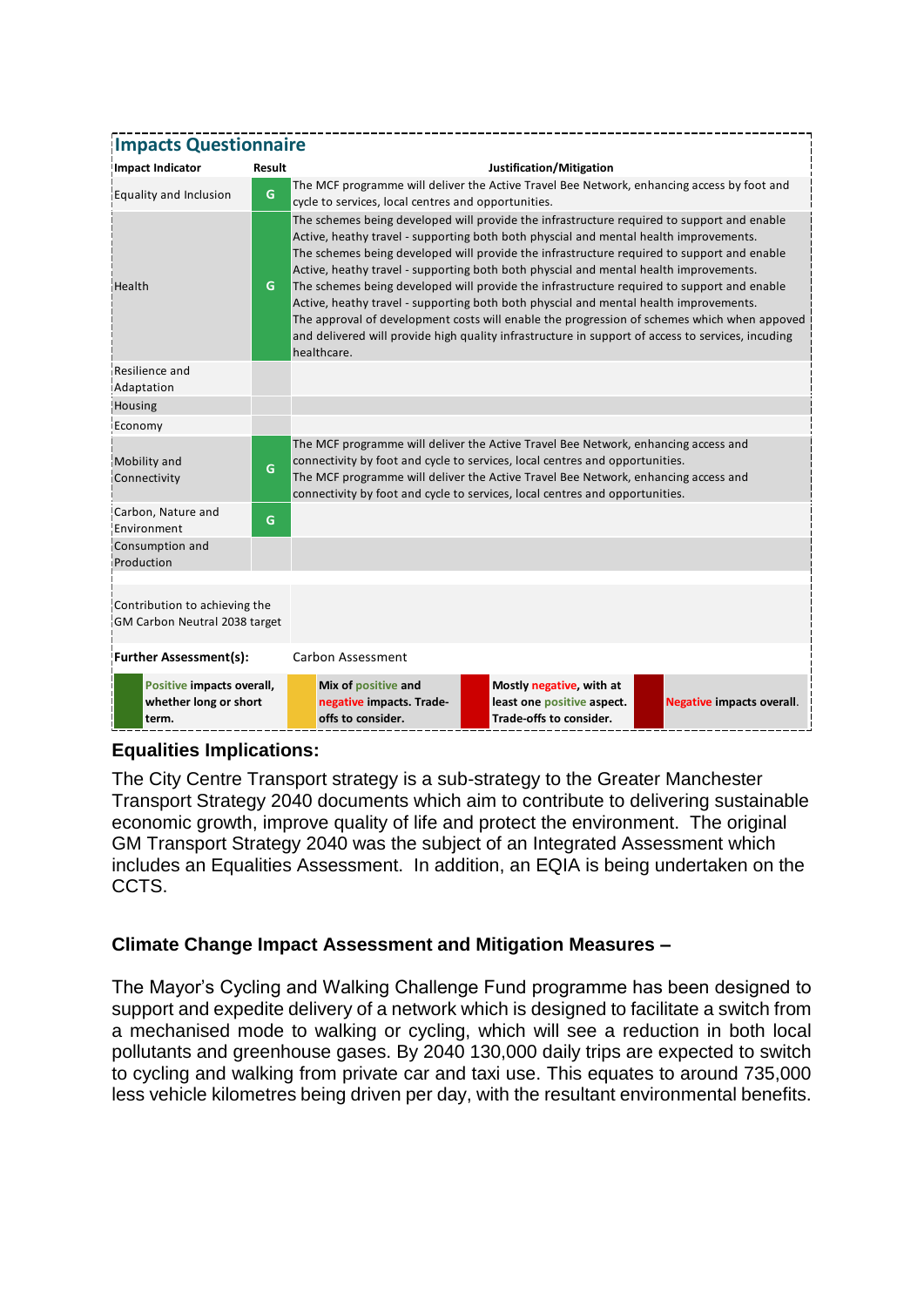| <b>Carbon Assessment</b>                          |        |                                                                                                                                                                                      |  |                                                                         |  |                                                                                |  |                                                                              |
|---------------------------------------------------|--------|--------------------------------------------------------------------------------------------------------------------------------------------------------------------------------------|--|-------------------------------------------------------------------------|--|--------------------------------------------------------------------------------|--|------------------------------------------------------------------------------|
| <b>Overall Score</b>                              |        |                                                                                                                                                                                      |  |                                                                         |  |                                                                                |  |                                                                              |
| <b>Buildings</b>                                  | Result | Justification/Mitigation                                                                                                                                                             |  |                                                                         |  |                                                                                |  |                                                                              |
| New Build residential                             | N/A    |                                                                                                                                                                                      |  |                                                                         |  |                                                                                |  |                                                                              |
| Residential building(s)<br>renovation/maintenance | N/A    |                                                                                                                                                                                      |  |                                                                         |  |                                                                                |  |                                                                              |
| New Build Commercial/<br>Industrial               | N/A    |                                                                                                                                                                                      |  |                                                                         |  |                                                                                |  |                                                                              |
| <b>Transport</b>                                  |        |                                                                                                                                                                                      |  |                                                                         |  |                                                                                |  |                                                                              |
| Active travel and public<br>transport             |        |                                                                                                                                                                                      |  |                                                                         |  |                                                                                |  |                                                                              |
| Roads, Parking and<br><b>Vehicle Access</b>       | N/A    | Approval of MCF development costs will enable the design and delivery of active travel<br>routes as part of the Bee Network - including the creation of new and the extension and    |  |                                                                         |  |                                                                                |  |                                                                              |
| Access to amenities                               |        |                                                                                                                                                                                      |  |                                                                         |  |                                                                                |  |                                                                              |
| Vehicle procurement                               | N/A    | Approval of MCF development costs will enable the design and delivery of active travel<br>routes as part of the Bee Network - suporting access to local shops and services by active |  |                                                                         |  |                                                                                |  |                                                                              |
| <b>Land Use</b>                                   |        |                                                                                                                                                                                      |  |                                                                         |  |                                                                                |  |                                                                              |
| Land use                                          |        |                                                                                                                                                                                      |  |                                                                         |  |                                                                                |  |                                                                              |
| No associated<br>carbon impacts<br>expected.      |        | High standard in<br>terms of practice<br>and awareness on<br>carbon.                                                                                                                 |  | Mostly best practice<br>with a good level of<br>awareness on<br>carbon. |  | Partially meets best<br>practice/awareness,<br>significant room to<br>improve. |  | Not best practice<br>and/ or insufficient<br>awareness of carbon<br>impacts. |

#### **Risk Management:**

The recommendations of this report will directly support MCF scheme delivery and enable prioritised infrastructure spend. This will directly assist in mitigating the programme risk of not fully expending the available budget. A programme risk register is maintained and updated by the TfGM MCF programme team.

#### **Legal Considerations:**

Legal Delivery Agreements and legal side-letters will be produced and implemented for full scheme and development cost approvals as appropriate.

#### **Financial Consequences – Revenue:**

Revenue consequences are set out in paragraphs 2.4 and 2.5.

#### **Financial Consequences – Capital:**

Financial consequences are set out in paragraphs 2.4 and 2.5.

**Number of attachments to the report:** No attachments

#### **Comments/recommendations from Overview & Scrutiny Committee**

#### **BACKGROUND PAPERS:**

- 28 June 2019 Mayor's Cycling & Walking Challenge Fund
- 29 November 2019 Mayor's Cycling & Walking Challenge Fund
- 05 May 2020 Mayor's Challenge Fund Update and Prioritisation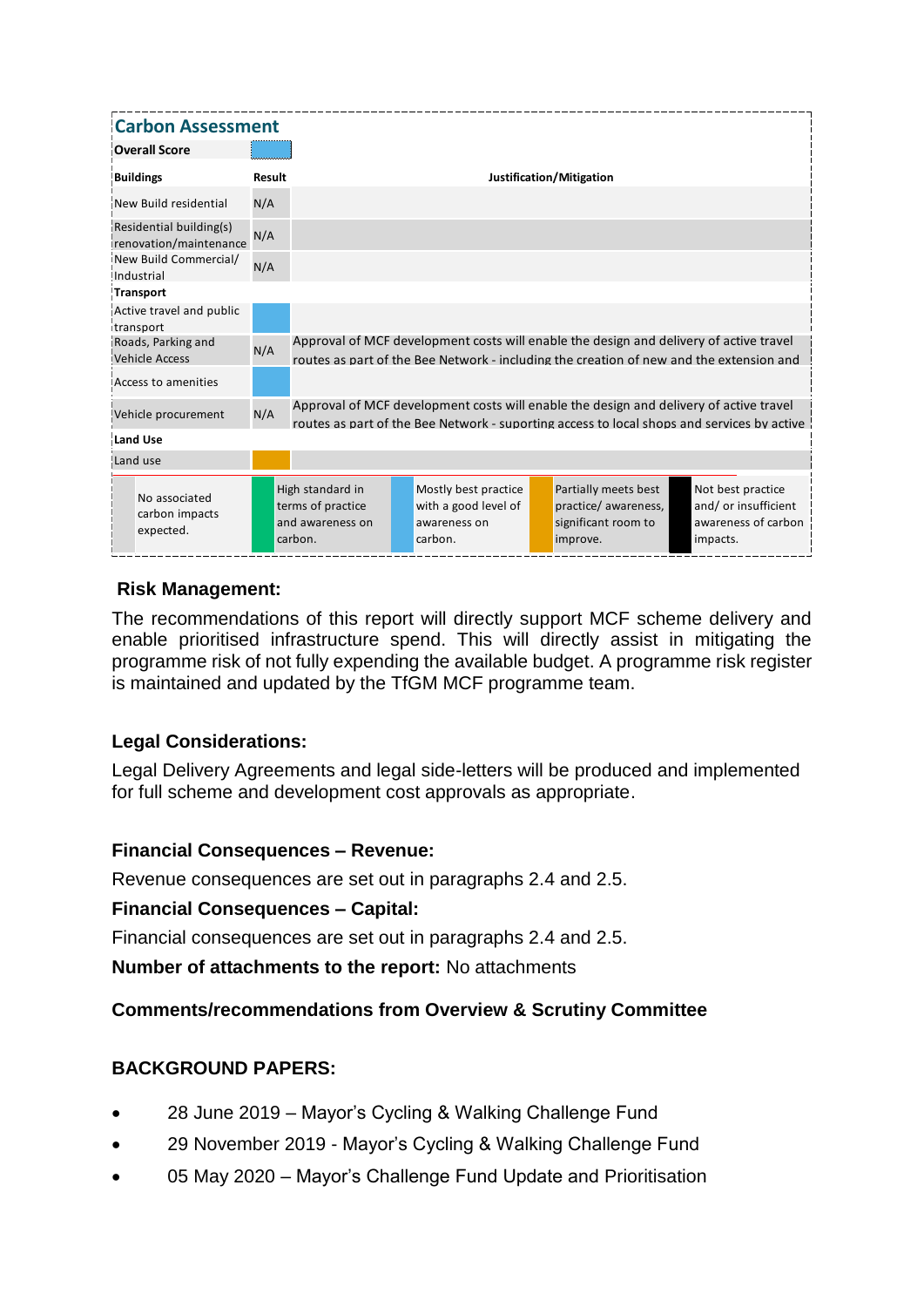- 26 June 2020 Mayor's Challenge Fund Cycling and Walking Financial Approvals
- 31 July 2020 Mayor's Challenge Fund Cycling and Walking Financial Approvals
- 02 September 2020 Mayor's Challenge Fund Cycling and Walking Financial Approvals
- 25 September 2020 Mayor's Challenge Fund Cycling and Walking Financial Approvals
- 30 October 2020 Mayor's Challenge Fund Cycling and Walking Financial Approvals
- 27 November 2020 Mayor's Challenge Fund Cycling and Walking Financial Approvals
- 18 December 2020 Mayor's Challenge Fund Cycling and Walking Financial Approvals
- 29 January 2021 Mayor's Challenge Fund Cycling and Walking Financial Approvals
- 12 February 2021 Mayor's Challenge Fund Cycling and Walking Financial Approvals
- 26 March 2021 Mayor's Challenge Fund Cycling and Walking Financial Approvals
- 28 May 2021 Governance and Cycling and Walking Financial Approvals
- 25 June 2021 Mayor's Challenge Fund Cycling and Walking Financial Approvals

| <b>TRACKING/PROCESS</b>                                           |                                |               |  |  |  |
|-------------------------------------------------------------------|--------------------------------|---------------|--|--|--|
| Does this report relate to a major strategic decision, as set out | Yes                            |               |  |  |  |
| in the GMCA Constitution.                                         |                                |               |  |  |  |
|                                                                   |                                |               |  |  |  |
|                                                                   |                                |               |  |  |  |
| <b>EXEMPTION FROM CALL IN</b>                                     |                                |               |  |  |  |
| Are there any aspects in this report which                        |                                | No exemption. |  |  |  |
| means it should be considered to be                               |                                |               |  |  |  |
| exempt from call in by the relevant                               |                                |               |  |  |  |
| Scrutiny Committee on the grounds of                              |                                |               |  |  |  |
| urgency?                                                          |                                |               |  |  |  |
| <b>GM Transport Committee</b>                                     | <b>Overview &amp; Scrutiny</b> |               |  |  |  |
|                                                                   | Committee                      |               |  |  |  |
| <b>GM Transport Committee</b>                                     | <b>Overview &amp; Scrutiny</b> |               |  |  |  |
|                                                                   |                                |               |  |  |  |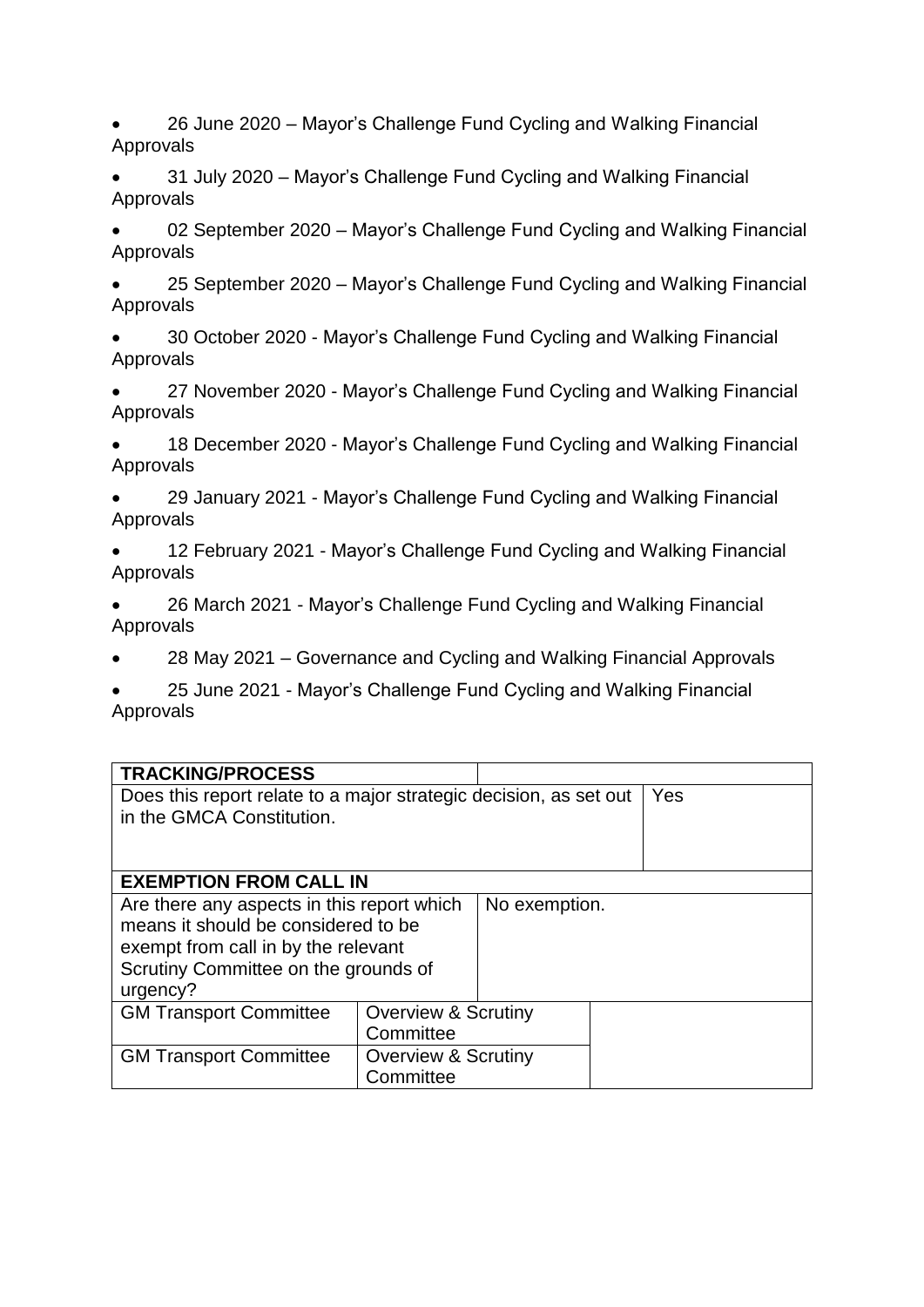### **1. INTRODUCTION**

- 1.1 On 29 March 2018, GMCA agreed to allocate £160 million of Greater Manchester's £243 million Transforming Cities Fund (TCF) to develop a Mayor's Cycling and Walking Challenge Fund (MCF).
- 1.2 The fund is being used to deliver the first phase of the Bee Network, which is the walking and cycling element of the Our Network plan to transform Greater Manchester's transport system. The Bee Network, once complete, will cover circa 1,800 miles and be the longest, integrated, planned network in the country connecting every neighbourhood of Greater Manchester. The initial network plan was contained in Greater Manchester's cycling and walking infrastructure proposal (adopted by GMCA in June 2018), as part of a GM Streets for All highways improvement programme.
- 1.3 On 29 June, 28 September, 14 December 2018 and 29 March, 28 June, 29 November 2019, GMCA sequentially approved Tranches 1 to 6 of the Mayor's Cycling and Walking Challenge Fund, granting schemes Programme Entry. In total this comprised 82 cycling and walking schemes with a forecast MCF funding requirement of £358.5 million, and a forecast overall value of £492.7 million, including local contributions. This figure excludes Programme Management costs.
- 1.4 Following the over-programming of the MCF and the creation of an infrastructure pipeline, on the 5 May 2020 GMCA approved the first phase of Bee Network delivery, based on identified District priorities. This phase has a forecast value of £216.5 million.
- 1.5 The additional c£66.5 million of funding required to deliver the overprogrammed element of the first phase of the Bee Network delivery will be sought from a combination of the national Active Travel fund pot (managed by the Department for Transport) and from other sources including the IntraCity Transport Fund being allocated for Combined Authority areas. A bid is being developed for the recently announced Active Travel Fund 2021/22. Further detail is included in section 4 below.
- 1.6 The report recommends development costs funding approvals associated with the ongoing implementation of the Bee Network through the Mayor's Cycling and Walking Challenge Fund. This is a monthly funding approval paper in support of MCF programme delivery.
- 1.7 The report also presents an update to the governance for Greater Manchester's Active Travel Fund programme, in relation to the GM Wide Complementary measures package.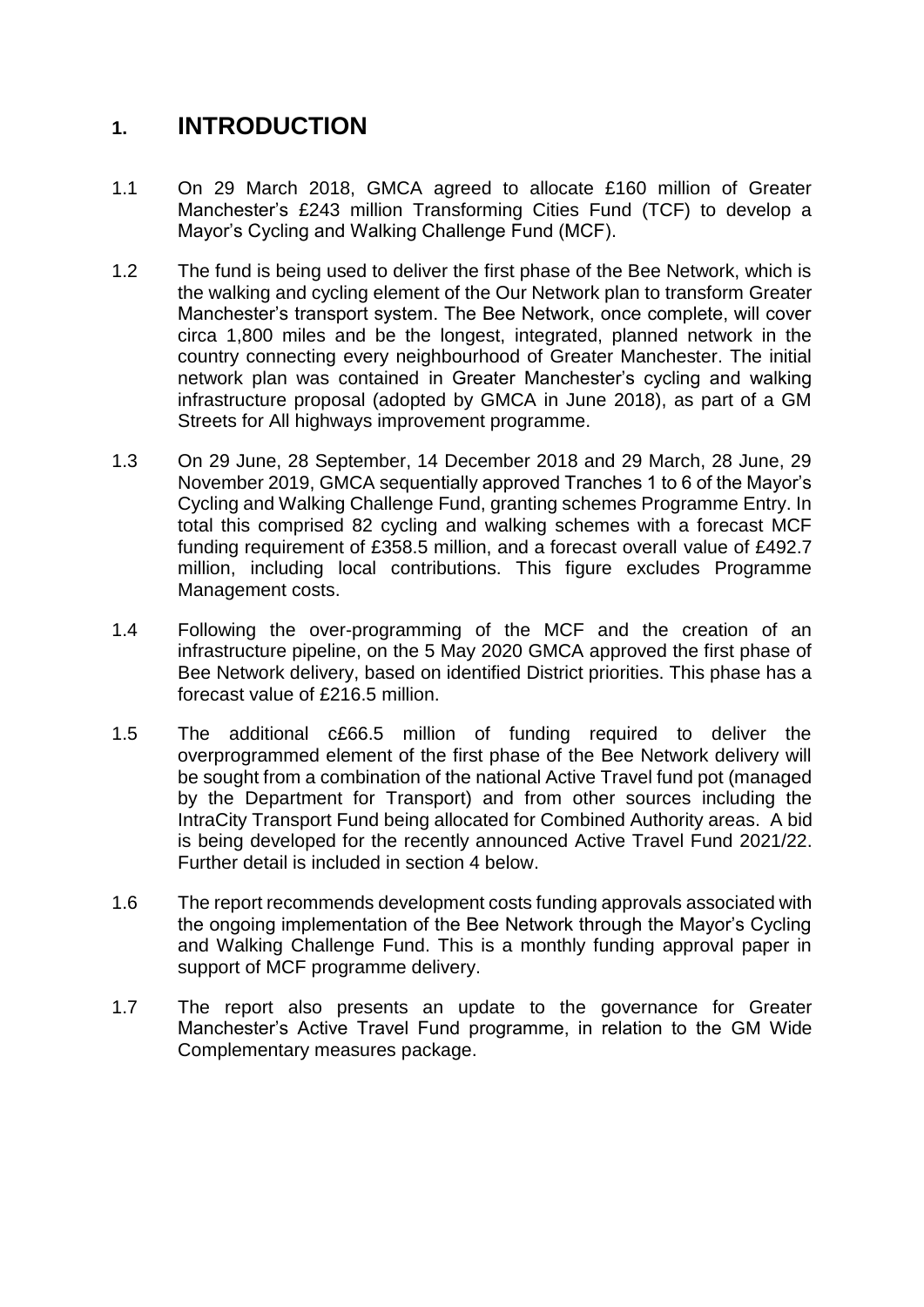## **2. MCF DEVELOPMENT COST APPROVAL**

- 2.0 Over the last 2 years, TfGM has been working closely with scheme promoters to set up and progress the projects in line with the agreed governance arrangements, in particular those agreed on 25 May 2018 and continues to utilise TfGM's established Cycling & Walking Infrastructure Support Team to provide collaborative support to Local Authority partners.
- 2.1 Following Programme Entry, Local Authority partners can proceed with the development of their schemes, including progressing the necessary powers and consents, prior to obtaining either Conditional Approval and/or Full Approval of their scheme Business Cases.
- 2.2 Once a scheme has secured Programme Entry, scheme promoters submit a development cost budget request signed off by the relevant Section 151 officer. Once agreed, this provides the confidence that all reasonable development costs through to the next approval stage (either Outline or Full Business Case) will be funded.
- 2.3 The funding for these development costs is available to support Districts in securing the necessary support and resources to carry out the work involved in scheme delivery from business case development, design, consultation, community engagement through to procurement and delivery.
- 2.4 Details of the schemes for which Development Cost funding approval is sought, is set out below. These forecast development costs have been submitted to TfGM and reviewed and signed off by the MCF programme team.
	- Trafford Seymour Grove / Talbot Road / Chester Rd scheme will deliver major upgrades to two adjacent Talbot Road junctions - Seymour Grove and Chester Road, Stretford. The upgrades will incorporate segregated pedestrian and cycle crossing facilities, designed in line with CYCLOPS principles, improving safety, access, and connectivity in the area. The scheme received MCF Programme Entry through on 29 November 2019, as part of the wider Seymour Grove package, and has a development cost ask from the MCF of £255,000
	- Trafford Sale Moor/Sale Water Park will deliver a strategically significant, high quality, cycling and walking Bee route linking-up Sale town centre, Sale Moor, and Sale Water Park in Trafford with Manchester's Chorlton Cycleway. The scheme will include a number of major junction upgrades to provide safe, segregated pedestrian and cycle crossing facilities, including improvements to overcome the current severance impact of the M60 at junction 7. The scheme received MCF Programme Entry on 29 June 2019 and has a development cost ask from the MCF of £641,000. This approval would enable progression of the scheme to Outline Business Case.
	- Salford Ordsall Chord Connection will stabilise and repair the path adjacent to the River Irwell. It will be resurfaced with a concrete finish, capable of withstanding periodic flooding of the river, and feature enhanced lighting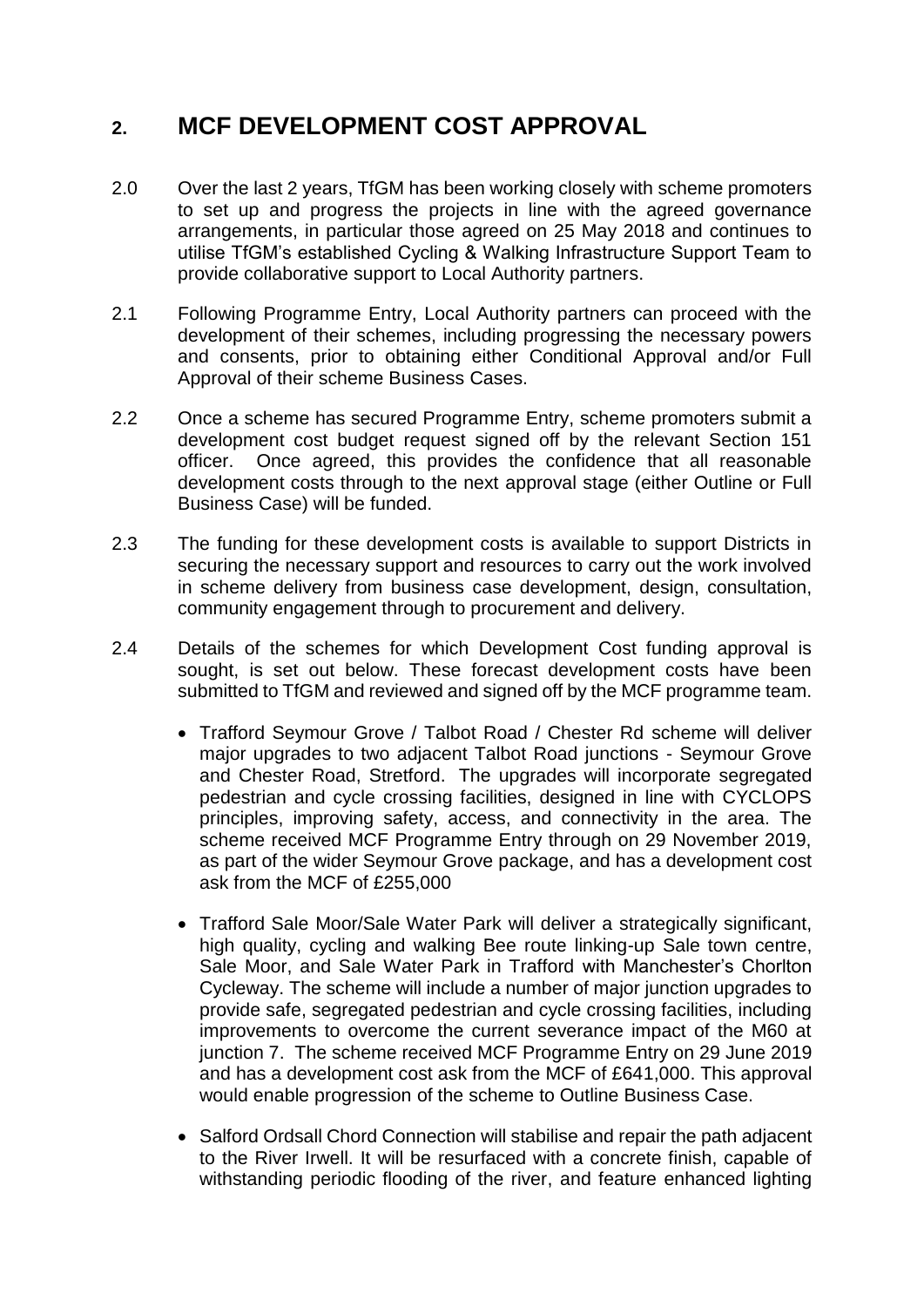and pedestrian facilities. The scheme was granted MCF Programme Entry by the GMCA on 28 June 2019 as part of the overall Salford City Centre Package and has a development cost ask of £228,100.

- Salford Ordsall Filtered Neighbourhood will promote active travel in a community that suffers from segregation and isolation from surrounding areas. The scheme will connect people to local services, improve first and last mile access for walking and cycling, and reduce the severance impact of busy roads and the Ship Canal. The scheme was granted MCF Programme Entry by the GMCA on 29 March 2019 and has a development cost ask of £531,000
- 2.5 These 4 schemes in total represent a combined development cost budget ask from the MCF of £1,655,100 Their approval would result in a total of 72 MCF schemes having received development cost budget approval, with a combined development cost budget of £40.8 million and a total forecast cost of c£91million from the total £160m available.

## **3. ATF COMPLEMENTARY MEASURES GOVERNANCE**

- 3.1 As confirmed at the GMCA in December 2021, funding of £1,680,000 has been allocated as part of GM's ATF Programme to the delivery of a package of GM wide complementary measures, which are intended to enhance and support increased active travel, alongside the programme of infrastructure schemes. The complementary measures interventions include Cycle Parking grants, Bike Libraries and a programme of School Streets interventions.
- 3.2 As consistent with the agreed governance for the ATF capital schemes, it is proposed that TfGM administer the application process for ATF funding associated with the complementary measures interventions, including the development and application of the award criteria and the determination of appropriate grants to qualifying parties (both public and private sector).
- 3.3 Applications will be assessed against the award criteria, including by the Cycling and Walking Design Review Panel (DRP) in the case of School Streets applications. Officer recommendations will then to be presented to the Cycling & Walking Programme Board for approval to issue agreements and funding to the award recipients.

### **4. ACTIVE TRAVEL FUND 2021/22**

4.1 During June, the Department for Transport wrote to Transport Authorities and invited bids for Local Authority Active Travel Capital Funding for 2021/22, and, expressions of interest for 'Mini Hollands' and a GP Prescribing Pilot. The latter had been alluded to in the Gear Change national cycling strategy published in 2020.